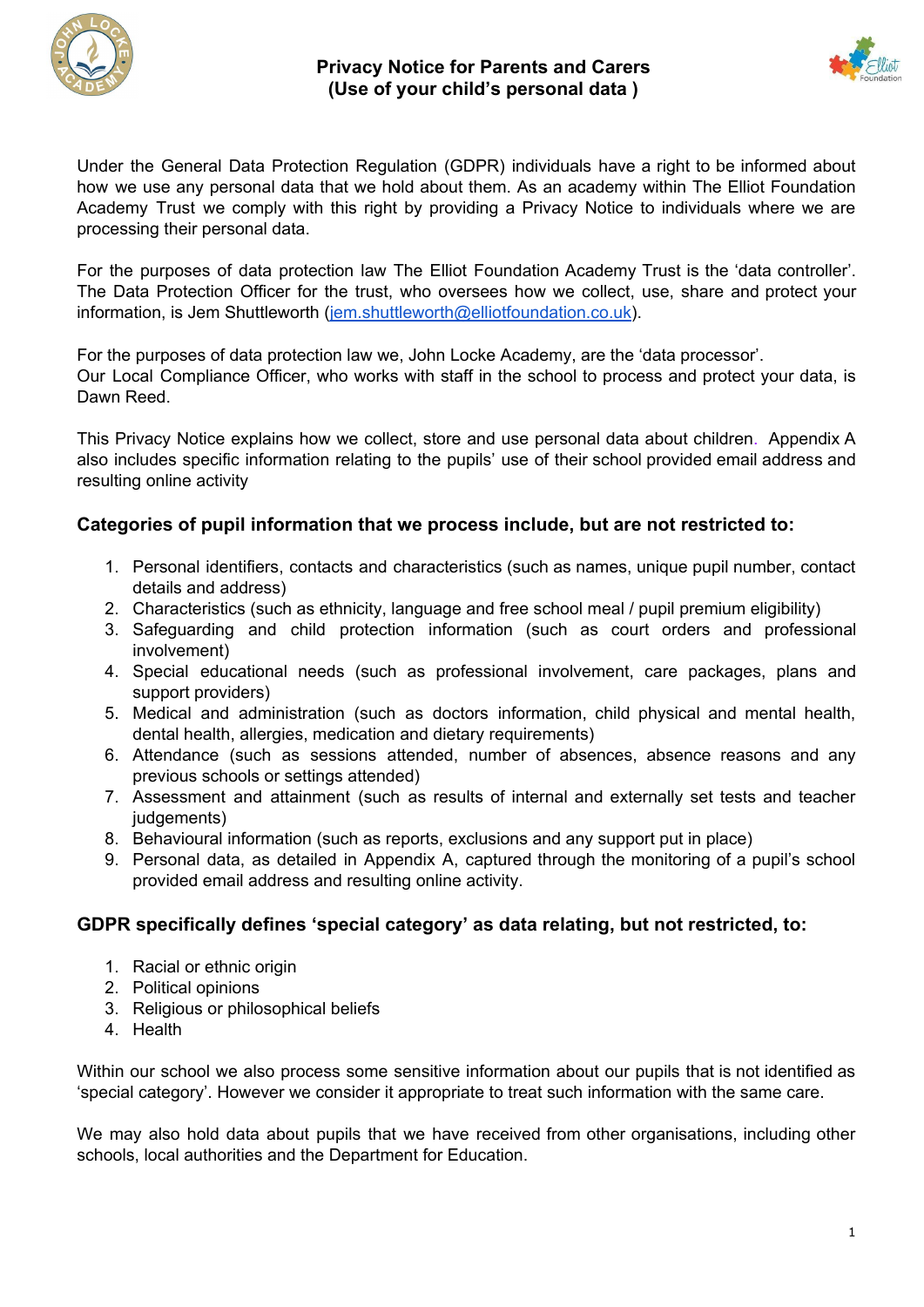



# **Online systems that we use to process pupil information:**

We use a variety of online systems to support the day-to-day running of the academy, pupil assessment and behaviour strategies. Access for staff to these systems is determined by their role and whether they have a recognised need to access the information.

The systems listed below all hold and process personal pupil information.

- 1. ScholarPack used for the day-to-day running of the academy and primarily holds pupil information
- 2. Google Drive a cloud based service that allows users to store and share files
- 3. My Concern a cloud based service holding safeguarding concerns
- 4. 2Simple used to create learning profiles of children in reception and nursery
- 5. SchoolCloud used to book and conduct parents evening appointments and video calls.
- 6. ParentPay used for online payments for trips and extra curricular activities
- 7. Discovery Education an online learning resource
- 8. Renaissance Education an online learning resource
- 9. The Pantry used for school lunch orders
- 10. School Secure Shared Drives used for staff work and reports

## **CCTV system that we use:**

We operate a CCTV system. This system is in operation 24 hours per day and runs on a 21 day loop. CCTV is in place to support security of the academy site. The system operated by the academy has no recording facility and the images taken are overwritten after 21 days. The system is monitored by Kirk Peet. If you require any further information regarding the CCTV system in operation, please contact the Principal, Darrell Butler.

### **Why we collect and use personal data:**

We only collect and use pupils' personal data when the law allows us to.

We obtain pupil information via registration forms/medication forms/Common Transfer Files from previous schools/Child Protection Plans. We do this at the start of each academic year and as is required throughout the academic year.

While the majority of information we collect about pupils is mandatory, there is some information that can be provided voluntarily. Whenever we seek to collect information from you we make it clear whether providing it is mandatory or optional. If it is mandatory, we will explain the possible consequences of not complying.

Most commonly, we collect and process this pupil information where we need to perform an official task in the public interest and/or we need to comply with a legal obligation.

- 1. To protect and keep safe all pupils
- 2. To provide appropriate pastoral care
- 3. To support pupil learning
- 4. To monitor and report on pupil attainment and progress
- 5. To met the statutory duties placed upon us
- 6. To assess the quality of our services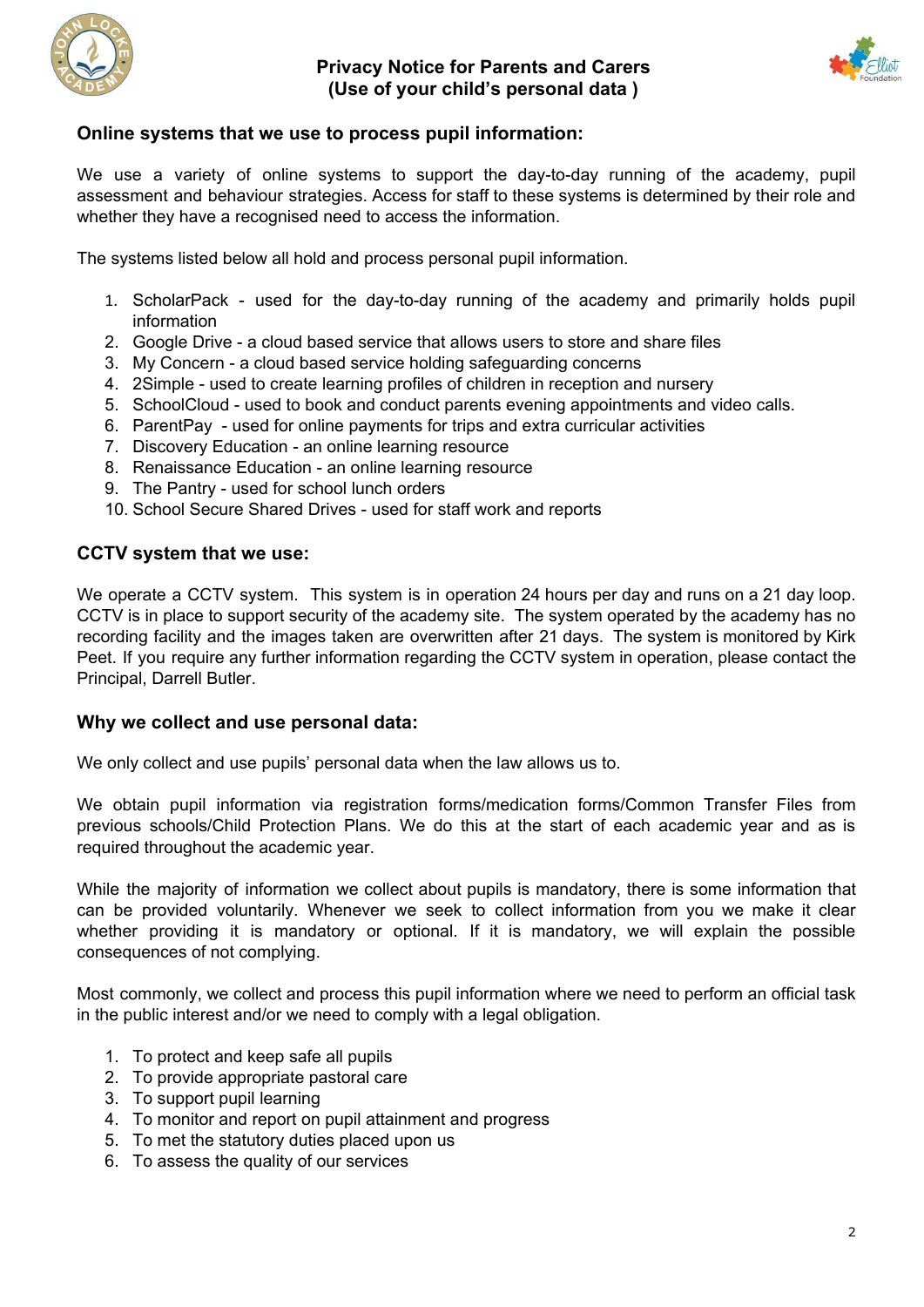



Less commonly, we may also process pupils' personal data in situations where we have obtained consent to use it in a certain way and/or we need to protect the individual's vital interests (or someone else's interests).

Some of the reasons listed above overlap and there may be several grounds which justify our use of this data.

Where we have obtained consent to use pupils' personal data this consent can be withdrawn at any time. We will make this clear when we ask for consent, and explain how consent can be withdrawn.

We share news items on social media to celebrate pupil and academy achievements. Consent for sharing of images/videos and names of pupils on social media is sought from parents in advance. Consent for sharing these images may be withdrawn at any time. Parents are invited to follow the academy twitter and facebook accounts but do this through their own choice. These social media accounts are not for marketing purposes, and are solely to communicate upcoming events, news and celebrations. Parents can withdraw from the academy twitter and facebook feeds at any time by clicking 'unfollow'.

## **How we store this data:**

We keep personal information about pupils securely for the duration of time they are on-roll. The pupil files are then transferred to the pupil's next education setting (either to the next primary school or the pupil's secondary school).

However, specific pupil information is retained if the pupil has been involved with a Child Protection concern, has identified Special Educational Needs or has been involved in a reported accident. In these cases, personal pupil information is held securely for 25 years from the birth date of the pupil.

The Elliot Foundation Academy Trust Records Management and Retention Policy can be found on the trust website and sets out further information about how long we keep information about pupils.

# **Who we share this data with:**

We do not share information about pupils with any third party without consent unless the law and our policies allow us to do so.

Where it is legally required or necessary (and it complies with data protection law) we may share personal information about pupils with:

- 1. Schools that the pupil's attend after leaving the academy
- 2. Our Local Authority Hillingdon
- 3. Examining Bodies and our regulator, Ofsted
- 4. The Department for Education (DfE)
- 5. National Health Service (NHS) and their commissioned health services
- 6. Child and Adolescent Mental Health Service (CAMHS)
- 7. Hillingdon SEN/Inclusion Support Services
- 8. Other London borough SEN services (where the pupil resides in a different Local Authority)
- 9. Social Services and other social welfare organisations
- 10. The Elliot Foundation Academies Trust
- 11. Police forces, courts and tribunals
- 12. Trip locations (such as swimming pools etc) to support accessibility and health and safety
- 13. Suppliers and service providers to enable them to provide the service we, or the trust, have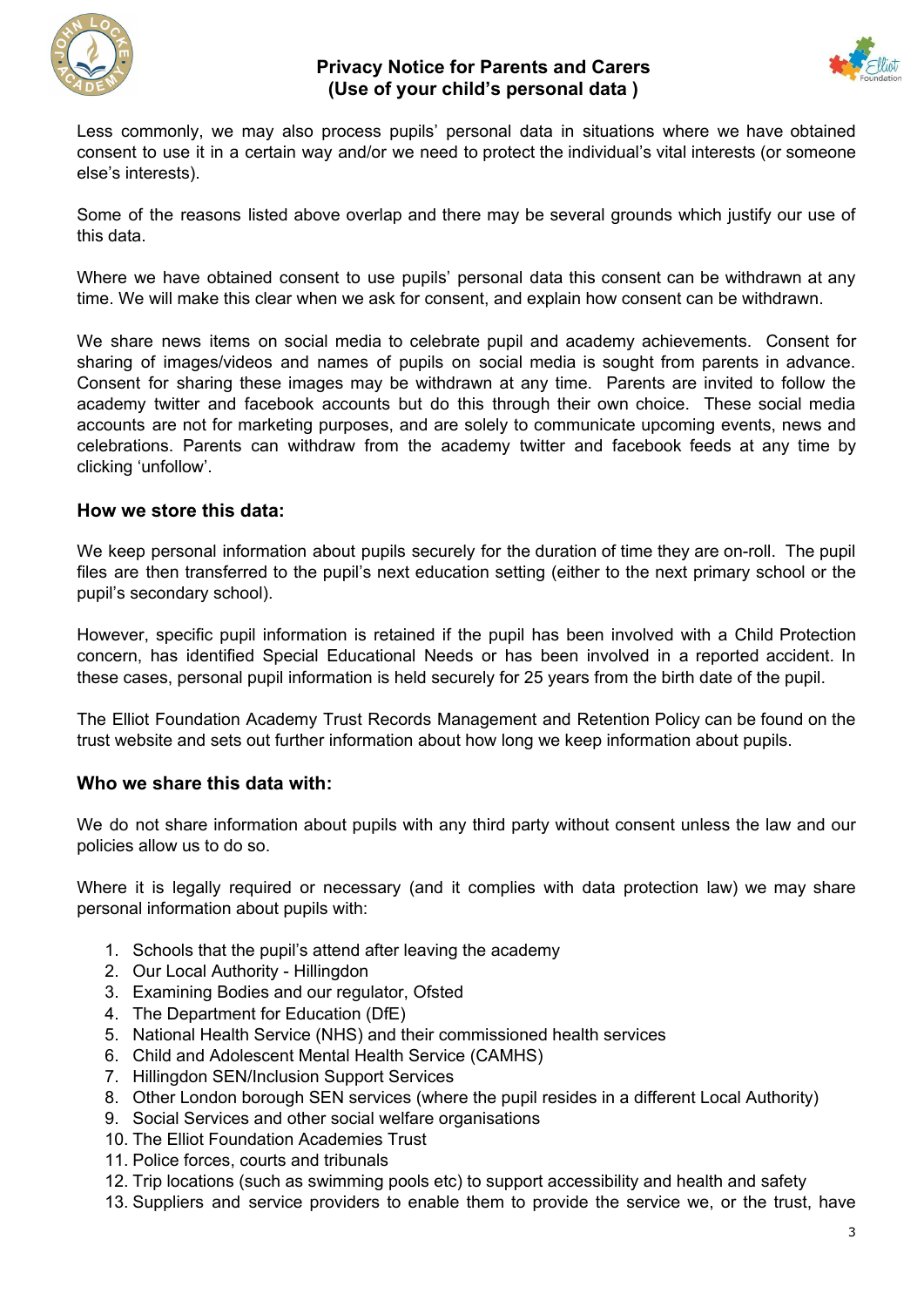



#### contracted them for

### **The National Pupil Database**

We are required to provide information about pupils to the Department for Education as part of statutory data collections such as the school census.

Some of this information is then stored in the National Pupil Database (NPD) which is owned and managed by the Department and provides evidence on school performance to inform research.

The database is held electronically so it can easily be turned into statistics. The information is securely collected from a range of sources including schools, local authorities and exam boards.

The Department may share information from the NPD with other organisations which promote children's education or wellbeing in England. Such organisations must agree to strict terms and conditions about how they will use the data.

For more information please contact the Department - <https://www.gov.uk/contact-dfe>

## **Requesting access to your child's personal information:**

Individuals have a right to make a 'subject access request' (SAR) to gain access to personal information that the school holds about them.

Parents/carers can make a request with respect to your child's data where the child is not considered mature enough to understand their rights over their own data (usually under the age of 12).

If you make a SAR, and if we do hold information about your child, we will:

- 1. Give you a description of it
- 2. Tell you why we are holding and processing it, and how long we will keep it for
- 3. Explain where we got it from, if not from you or your child
- 4. Tell you who it has been, or will be, shared with
- 5. Let you know whether any automated decision-making (by a computer or machine, rather than by a person) is being applied to the data, and any consequences of this
- 6. Give you a copy of the information in an intelligible form

To make a request for your child's personal information, or be given access to your child's educational record, please contact Dawn Reed (Local Compliance Officer).

SARs must be made in writing. If you cannot make a request in writing, please contact the Local Compliance Officer as they will be able to support you with making a request.

We will not charge for carrying out a SAR unless the request is 'excessive' or a copy of information that has already been given. SARs may take up to one month to action.

# **Other rights:**

Under GDPR individuals have certain rights regarding how their personal data is used and kept safe, including the right to:

1. Object to the use of personal data if likely to cause, or is causing, damage or distress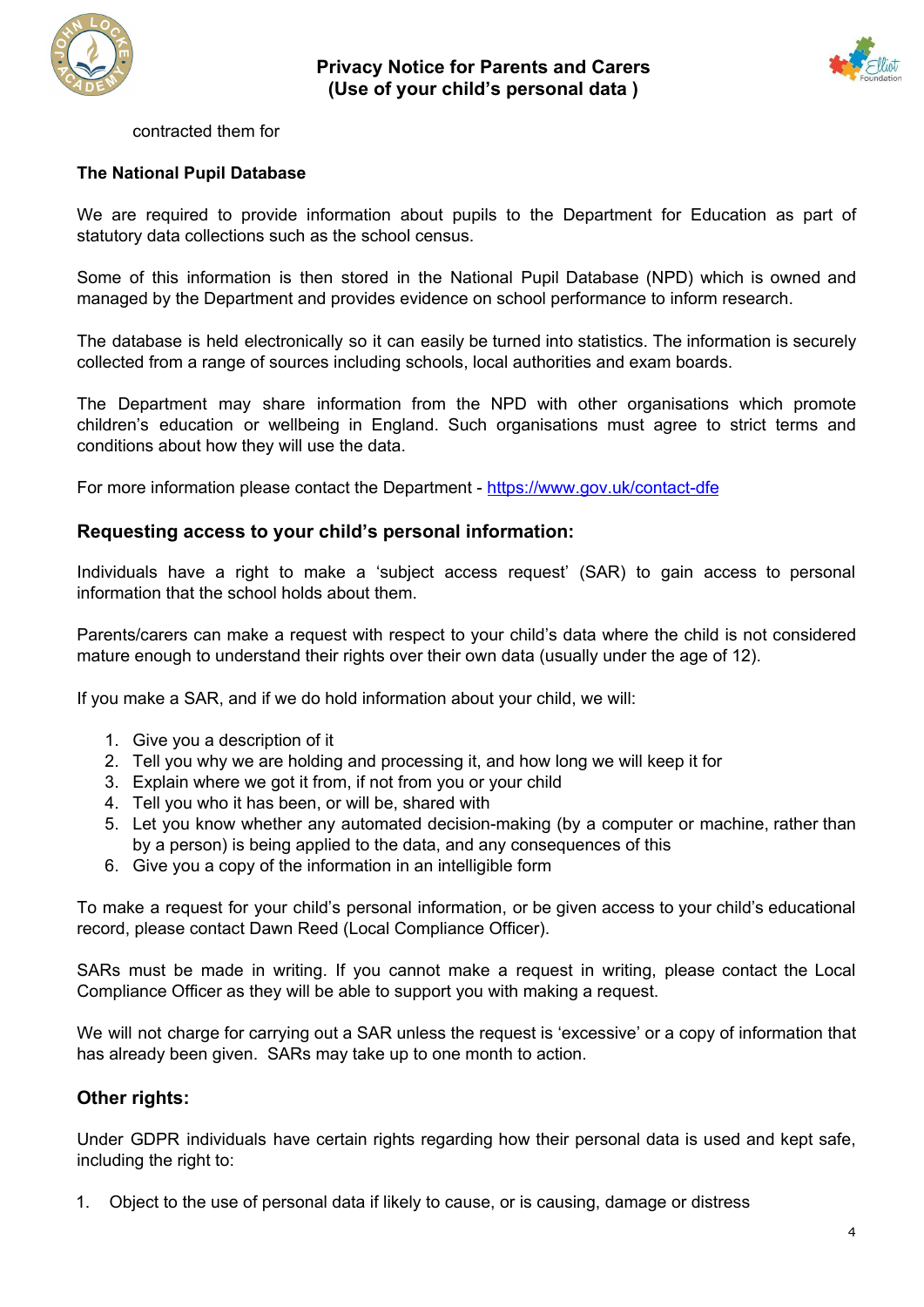



- 2. Prevent processing for the purpose of direct marketing
- 3. Object to decisions being taken by automated means
- 4. In certain circumstances, have inaccurate personal information rectified, blocked, erased or destroyed
- 5. Claim compensation for damages caused by a breach of the General Data Protection Regulations

To exercise any of these rights please contact the Data Protection Officer for the trust [jem.shuttleworth@elliotfoundation.co.uk](mailto:jem.shuttleworth@elliotfoundation.co.uk)

# **Complaints:**

As a school, and as part of The Elliot Foundation Academies Trust, we take any complaints about our collection and use of personal information very seriously.

If you think that our collection or use of personal information is unfair, misleading or inappropriate, or have any other concern about our data processing, please raise this with the Local Compliance Officer in the first instance.

To make a formal complaint please contact the Data Protection Officer for the trust.

# **Contact us:**

If you have any questions, concerns or would like more information about anything mentioned in this Privacy Notice, please contact Dawn Reed the Local Compliance Officer on 01895 590110 and info@johnlockeacademy.co.uk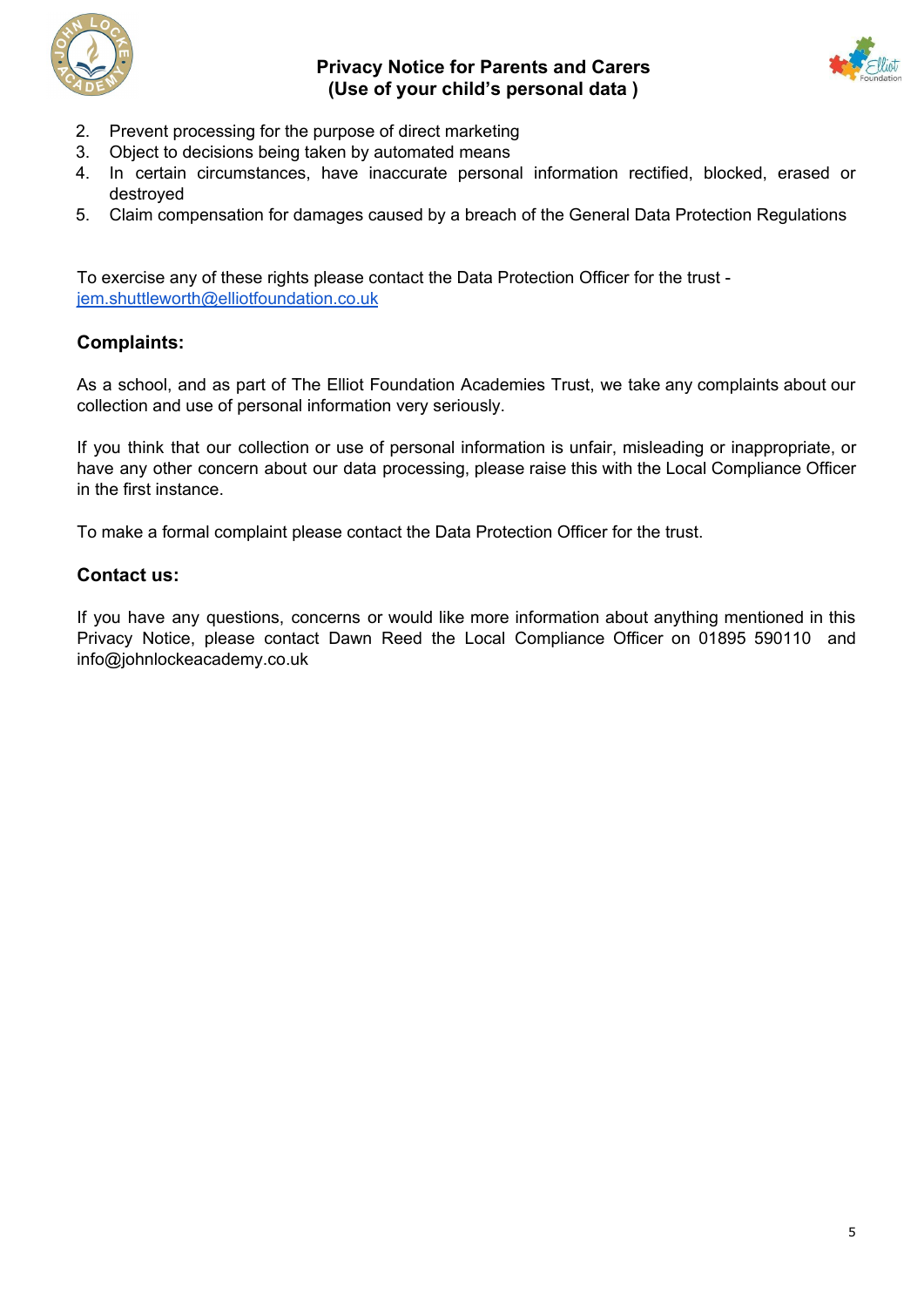



# **APPENDIX A - eSafe Specific GDPR Privacy Notice**

This appendix explains how we collect, store and use personal data about pupils specifically in relation to the use by pupils of their school provided email address and resulting online activity. It must be read in conjunction with the main Pupil Privacy Notice.

## **The purpose for processing:**

To monitor user's activity in the digital environment, through the email provided by their school, in order to detect and alert markers of risk to safety, welfare and well being.

## **The lawful basis for processing:**

Schools are legally required to comply with statutory obligations regarding safeguarding and child protection. As such, schools and The Elliot Foundation Academies Trust is able to rely on -

- 1. Article 6 (1) (c) of the GDPR processing is necessary for compliance with a legal obligation to which the controller is subject. Specifically statutory duties as outlined in Keeping Children Safe In Education and the Prevent Duty
- 2. Schedule 1, Part 2, Paragraph 18 of the Data Protection Act 2018 processing special category data for the purpose of safeguarding children and individuals at risk

Personal data is only processed when necessary to provide the agreed service as laid out in the formal Monitoring Services Agreement between eSafe and The Elliot Foundation Academies Trust. The agreed service is designed to detect the early warning signs of safeguarding risk as defined by the Department for Education through Keeping Children Safe in Education.

### **The categories of personal data obtained:**

- 1. User login ID
- 2. Date and time stamp of when an incident occurs
- 3. ID of the device that the user was logged into at the point the incident occured

4. Screenshot of the user's screen at the moment the incident occurred, this may include details of attempts to access potentially illegal content

5. Information about a user's health including mental health such as self harm / suicide risk

6. Information about a user's political opinions where there is a suspicion that those opinions may be extreme or concerning

eSafe will only capture user activity where a marker of suspected inappropriate activity or behaviour, which may impact the welfare and wellbeing of an individual or is illegal, is detected. eSafe does not record all user activity nor capture details of apparently benign activity.

eSafe does not record the name of the user. User login IDs are assigned by the school and it is the responsibility of the school to ensure that all documentation that links user login IDs to individuals is held securely and treated confidentially.

eSafe monitoring of user activity is mandatory for all those with a school provided email address.